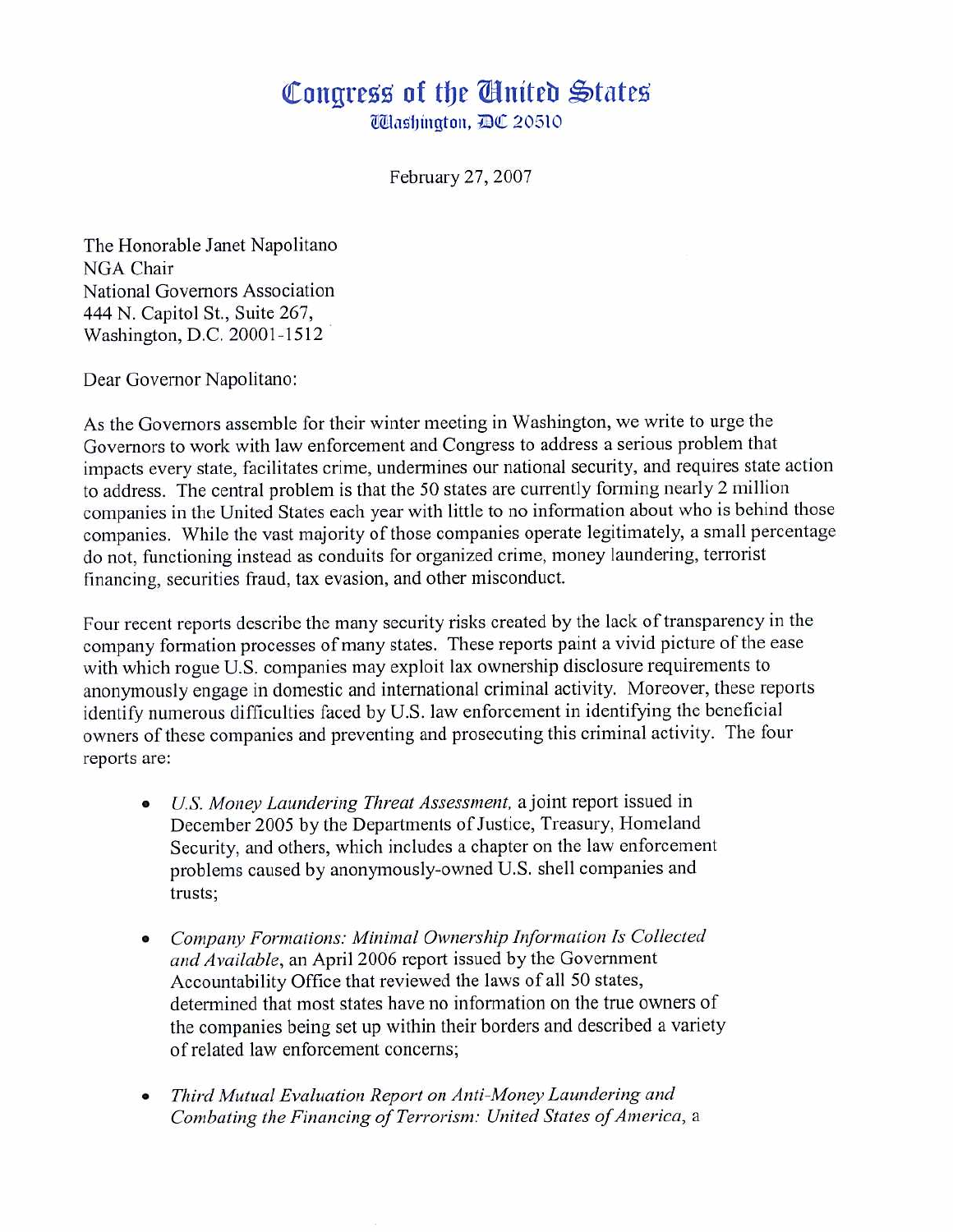June 2006 report issued by the Financial Action Task Force (FATF), which found that the United States was not in compliance with a FATF standard requiring states to obtain beneficial ownership information for the companies they form and set a two-year deadline for the United States to meet its commitment to comply with FATF standards; and

The Role of Domestic Shell Companies in Financial Crime and Money  $\bullet$ Laundering: Limited Liability Companies, a November 2006 report issued by the Department of Treasury's Financial Crimes Enforcement Network that described the problems encountered by law enforcement when dealing with limited liability companies with unknown owners.

In addition, two recent articles from USA Today and Forbes, copies attached, describe the current loopholes in some state laws and illustrate some of the serious problems confronting law enforcement as a result of the states' minimal company ownership information requirements.

It is important for the states to recognize and act on this important issue as soon as possible, in light of the United States' obligation to act within FATF's two-year framework. To that end, we have introduced legislation that would require company formation agents to know their clients before forming companies on their behalf and protect the U.S. financial system against money launderers and terrorist financing, by directing Treasury to include company formation agents in anti-money laundering regulations. We hope that you will support this legislation and encourage states to make this issue a priority. We would also appreciate your views on whether a federal standard in this area would help create a level playing field and ensure that no state obtained a competitive advantage by failing to obtain needed ownership information.

Thank you for your help in this matter. Should you or your staff have additional concerns or questions, please have your staff contact Laura Stuber in Senator Levin's office at 202/224-9579; Ian Solomon in Senator Obama's office at 202/224-2854; or Al Fitzpayne in Congressman Emanuel's office at 202/226-7644.

Sincerely,

Rahm Emanuel

Barack Obama

al fair

Carl Levin

Attachments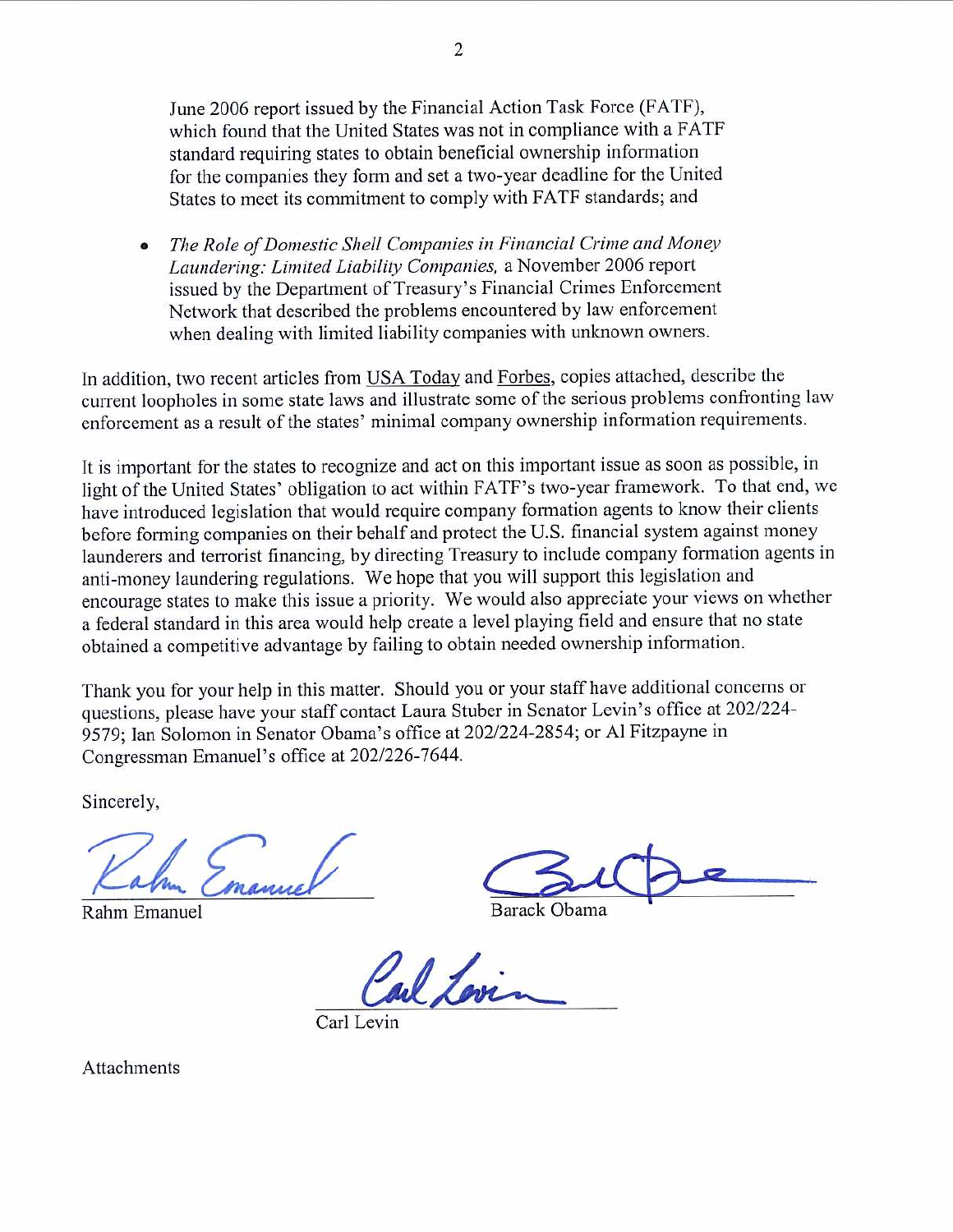# **USA Today article**

http://www.usatoday.com/money/companies/regulation/2007-02-23-tax-havensusat\_x.htm

# **Corporate owners hide assets, identities**

Updated 2/23/2007 8:43 AM ET<br>**By Kevin McCoy, USA TODAY** 

Roughly four miles from the famed Las Vegas casino strip, ABC Equity's corporate office is registered in a modest business suite located off West Sahara Avenue.

Great Fortune 600 is registered in the same suite. So are DK Financial, Hill 99, Stock Savant, ZZYZX Holdings — and more than 1,000 other corporations.

They share something in common besides their business address. Each lists the same man as its sole corporate officer in Nevada incorporation records. He is William Reed, a businessman with a suspended law license and the target of a Federal Trade Commission lawsuit that alleges he and a convicted felon teamed in a business that promoted forming Nevada corporations to shield assets "from 'capricious federal judges and any government agency.' "

# **BACKGROUND:** [Got \\$95 and 5 minutes? That's about all it takes](http://www.usatoday.com/money/companies/regulation/2007-02-23-state-side_x.htm)

A USA TODAY computer-aided review shows that the two men and their business, Asset Protection Group, are part of a thriving mini-industry that has capitalized on real or perceived gaps in domestic incorporation laws and virtually non-existent government oversight to promote some U.S. states as secrecy rivals of offshore havens.

A multi-agency U.S. Money Laundering Threat Assessment issued in 2005 cited Nevada, Wyoming and Delaware as the states with laws most conducive to anonymous corporate ownership. USA TODAY's review, which examined databases of all Nevada and Wyoming incorporations but was unable to obtain comprehensive data for Delaware, found:

•A Florida man who served a federal prison term for an international currency trading scam used his secret ownership of a Nevada corporation to launch a similar fraud after he was released. More than 120 victims lost \$8 million.

•Interpol or other international investigators probing suspected crimes overseas have contacted the Wyoming Secretary of State's office about corporations registered by a businessman whose Internet-based venture advertised using Wyoming firms to shield assets.

•The sole publicly listed officer for nearly 100 firms incorporated in Wyoming is a woman whose listed address is a postal box in the Republic of Seychelles, an Indian Ocean nation that has been the focus of corporate secrecy concerns.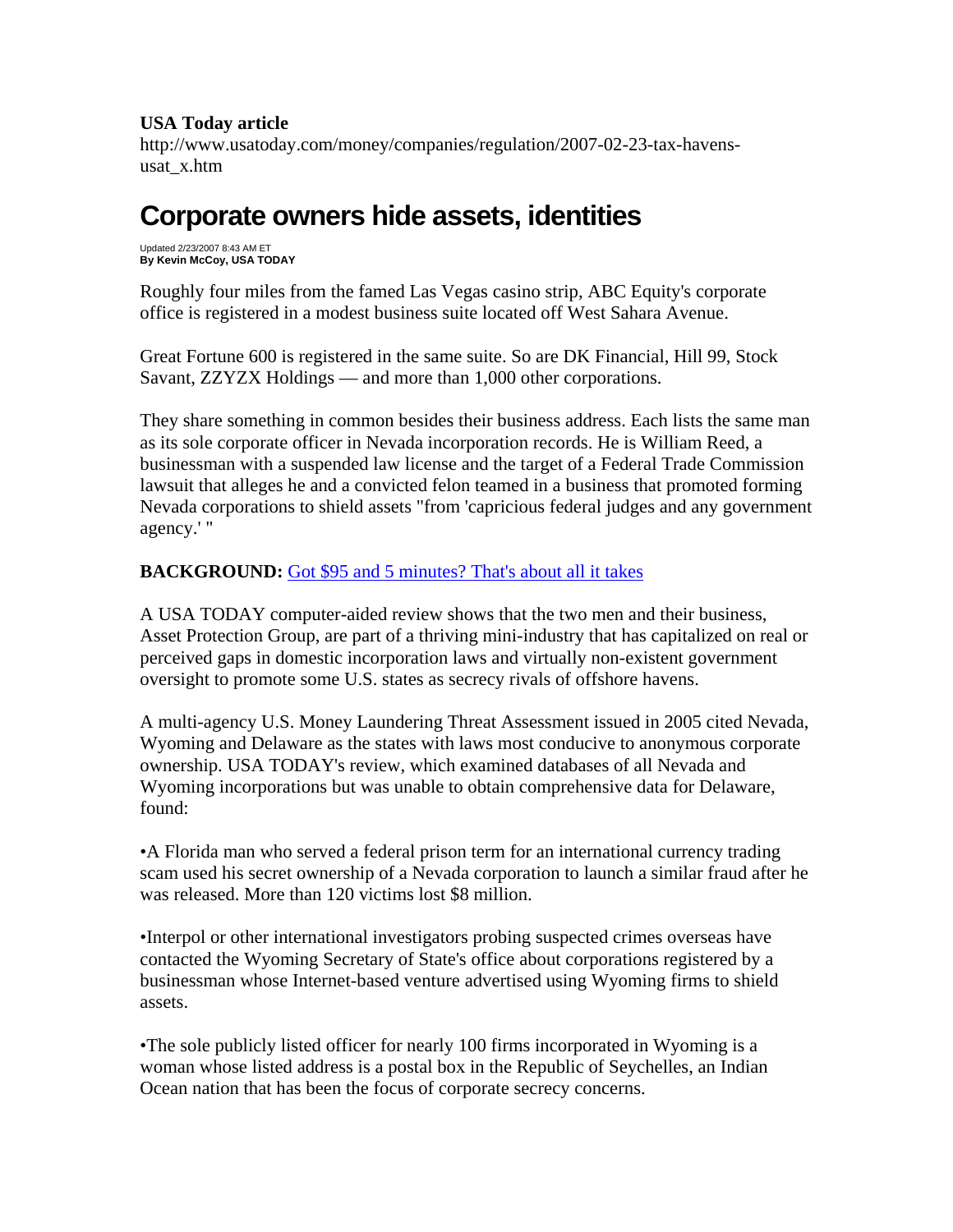USA TODAY's findings buttressed the money laundering report's warning that a "race to the bottom" among states vying to set minimal corporate information requirements has enabled companies to hide the identities of their owners, thereby making it harder for law enforcement agencies to track suspected tax evasion, money laundering and other crimes.

### **Law enforcement agency concerns**

"The purpose of corporations originally was to provide limited liability, not anonymity," said Sen. Carl Levin, D-Mich., chairman of the Senate Permanent Subcommittee on Investigations, which held a recent hearing on the issue. "Now they're providing both limited liability and anonymity, and the law enforcement folks … are very upset. They want to know who it is that's behind these corporations."

Concern about camouflaged corporate ownership prompted the IRS to list the tactic this week in its 2007 "Dirty Dozen" tax scams. The IRS said anonymous entities are facilitating "underreporting of income, non-filing of tax returns … money laundering, financial crimes and possibly terrorist financing."

Most states don't require companies to provide ownership information when they incorporate. And they exercise virtually no oversight on the corporations' internal operations. In part, that's because most corporations operate legally, generate new jobs and fuel economic expansion, plus registration fees.

Nevada and Wyoming officials said their laws encourage legitimate businesses with reasonable registration requirements. "The law isn't unscrupulous. It's the individuals that use it in an improper manner," said Tom Cowan, head of the securities division in the Wyoming Secretary of State's office.

But law enforcement officials say relaxed state requirements let the mini-industry facilitate formation of shell companies that have no employees, exist chiefly on paper, yet conduct financial transactions.

#### **Nominees shield real owners**

Most states require companies to list the names of their officers in incorporation filings. However, a 2006 Government Accountability Office report showed most states do not bar the use of nominee officers, who may be straw men who camouflage the identities and activities of the real owners.

Secrecy marketers in the mini-industry provide nominee officers for Nevada and Wyoming corporations for an annual fee. They also tout the use of so-called bearer shares, an ownership system in which controlling shares may be physically transferred from one person to another in secret.

Referring to corporations whose owners are shielded by nominee officers, bearer shares and other tactics, the money laundering report said "Delaware, Nevada and Wyoming are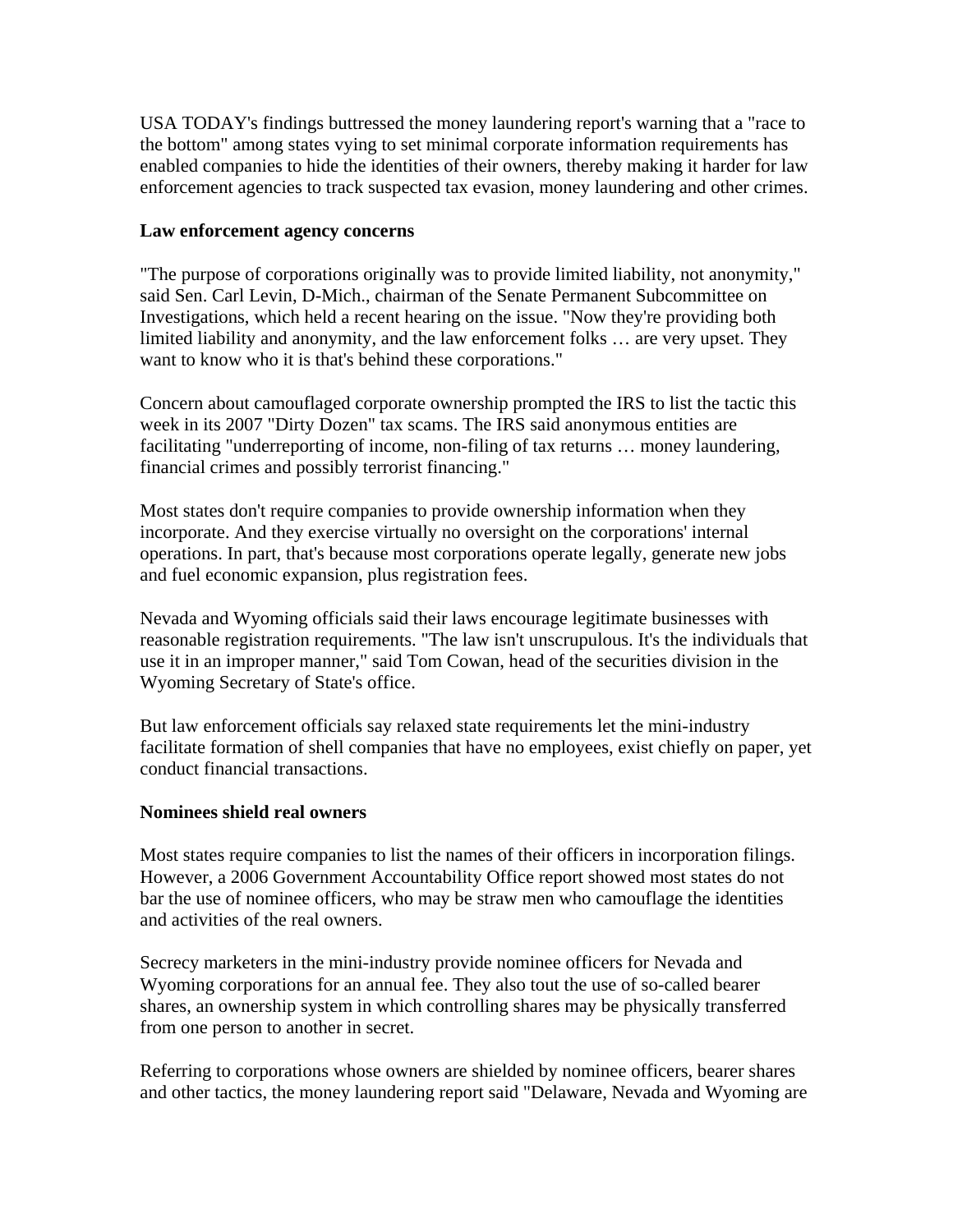often cited as the most accommodating jurisdictions in the United States for the organization of these legal entities."

The Nevada Secretary of State's website even proclaims: "No IRS Information Sharing Agreement."

Secretary of State officials in Nevada and Wyoming said in interviews that while they cooperate with law enforcement agencies, current laws in most cases don't let them challenge or investigate incorporations. "We're a filing office, and we don't make the law," said Nevada Deputy Secretary of State Scott Anderson, head of the Commercial Recordings Division.

Nonetheless, the officials said their state legislatures are expected to respond to law enforcement concerns by enacting changes as early as this year to close real or perceived loopholes.

That's welcome news for John Colledge, head of the Reno office of Immigration and Customs Enforcement. He complained that corporate anonymity, a "large stumbling block," thwarted him in 2004 when he checked a bank's tip about a Swiss man who had formed two Nevada corporations.

The man had flown from Zurich to Reno and opened corporate accounts that received thousands of euros and quickly redirected the funds overseas, Colledge said. Although he suspected that the funds were being laundered, Colledge said he could not get enough information to determine for sure.

"To fly from Zurich to Reno for a long weekend is a very unusual sort of thing. I think most of us (in law enforcement) who have some experience in this international area historically would look at somebody flying from Reno to Switzerland to do something in reverse," said Colledge.

The operations of Asset Protection Group demonstrate the level of anonymous activity available under some states' incorporation laws. The firm attracted clients in part with a promotional video in which actor Robert Wagner warned that without asset protection, "You could lose everything you've worked so hard for, in a flash."

Wagner publicist Alan Nierob called the video "a one-shot deal," and said his client didn't endorse Asset Protection Group.

USA TODAY's analysis found that more than 1,000 Nevada corporations list William Reed, a 56-year-old executive identified in the Federal Trade Commission lawsuit as Asset Protection Group's operator, as the sole officer. Each corporation listed the firm's office address as its own.

A Colorado Supreme Court disciplinary panel suspended Reed's law license in 1997 for "dishonest" conduct in transferring purported ownership interests to employees of his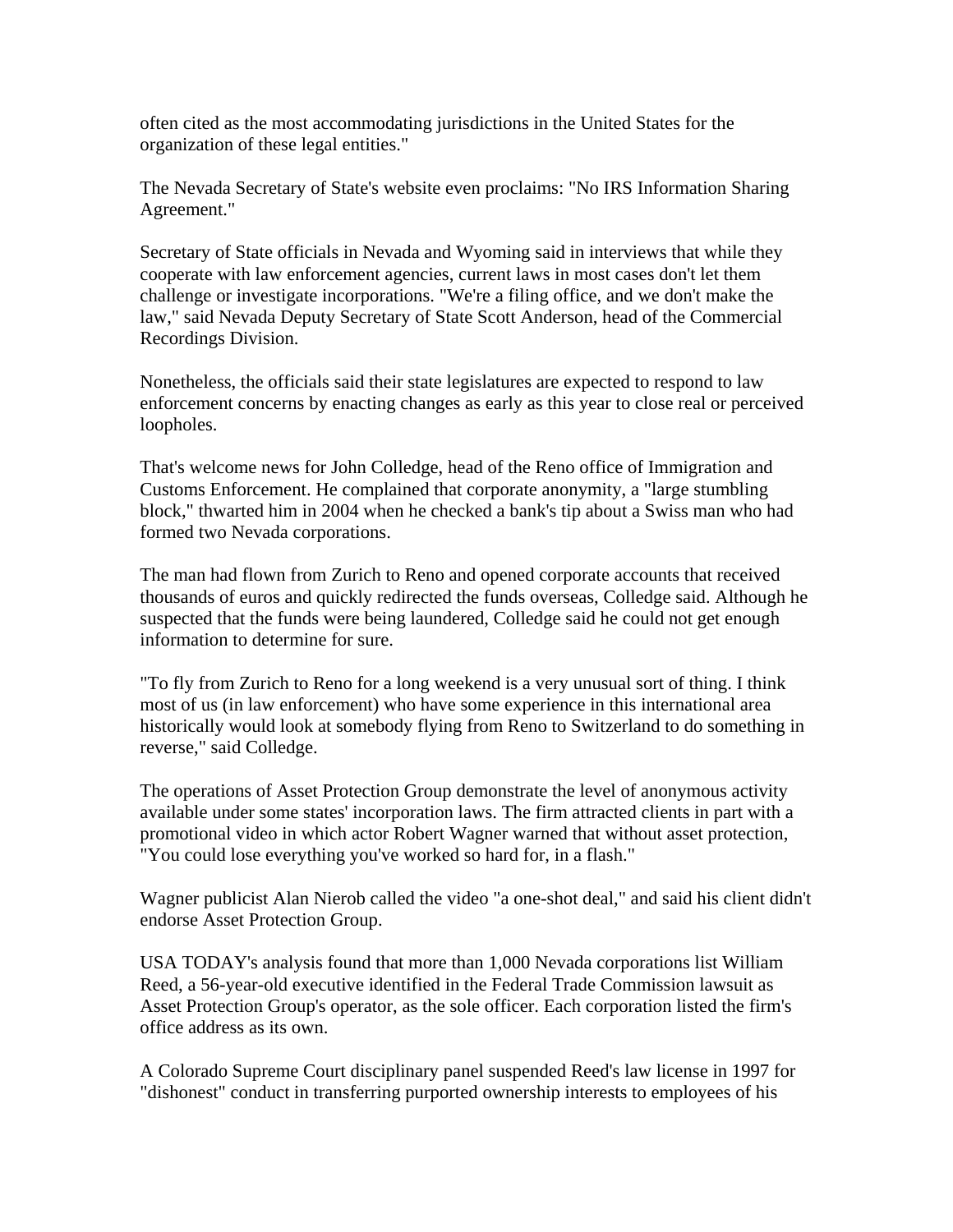former law firm, a court record shows. Reed did not seek reinstatement. Separately, under questioning in an October deposition for the Federal Trade Commission case, Reed said he was under IRS investigation.

# **Misleading claims alleged**

Government lawyers in the case allege that Reed teamed with Richard Neiswonger, 55, who headed Asset Protection Group's marketing affiliate. Court records show Neiswonger was sentenced to 18 months in federal prison in 1998 after pleading guilty to money laundering and wire fraud charges. The case involved misleading marketing claims in a previous business.

The Federal Trade Commission lawsuit alleges Reed, Neiswonger and Asset Protection Group used misleading income projections to defraud scores of consultants who paid \$9,800 each in hope of marketing the firm's privacy tactics.

Defense attorneys said Reed, Neiswonger and Asset Protection Group did nothing wrong. They have asked U.S. District Judge Stephen Limbaugh to dismiss the lawsuit. Limbaugh named a receiver to administer Asset Protection Group pending the outcome of the case.

The receiver, Robb Evans & Associates, alleged in court filings that Asset Protection Group may have facilitated money laundering by a suspected crime ring thousands of miles away. Police in Fairfax County, Va., notified Asset Protection Group in May that suspects in a string of identity thefts had used the company "to set up multiple corporations and open bank accounts," the receiver reported in a court filing.

"I have reviewed bank statements for two of the corporations, and over \$500,000 in apparently stolen funds (from the suspected Virginia identity thefts) was deposited in these accounts," M. Val Miller, an attorney working with the court receiver, wrote.

Fairfax police said no arrests had been made in the case. Miller said detectives told the receiver's office the suspects were believed to have fled the country.

Anderson, the Nevada deputy secretary of state, said the agency did not know about the federal allegations against Reed, Neiswonger and Asset Protection group.

#### **Felon may have secretly run corporation**

The Secretary of State's office became aware of another Nevada corporation, Par Three Financial, in 2005 after the Securities and Exchange Commission filed a federal court complaint that accused the firm and its secret owner of using a pyramid scheme to scam investors. In such a scheme, money from newly recruited investors is used to pay those who invested earlier.

Nevada records show Par Three was based in Las Vegas and at various times listed a Carson City businessman or a Nevada attorney as its sole publicly listed officer. But, the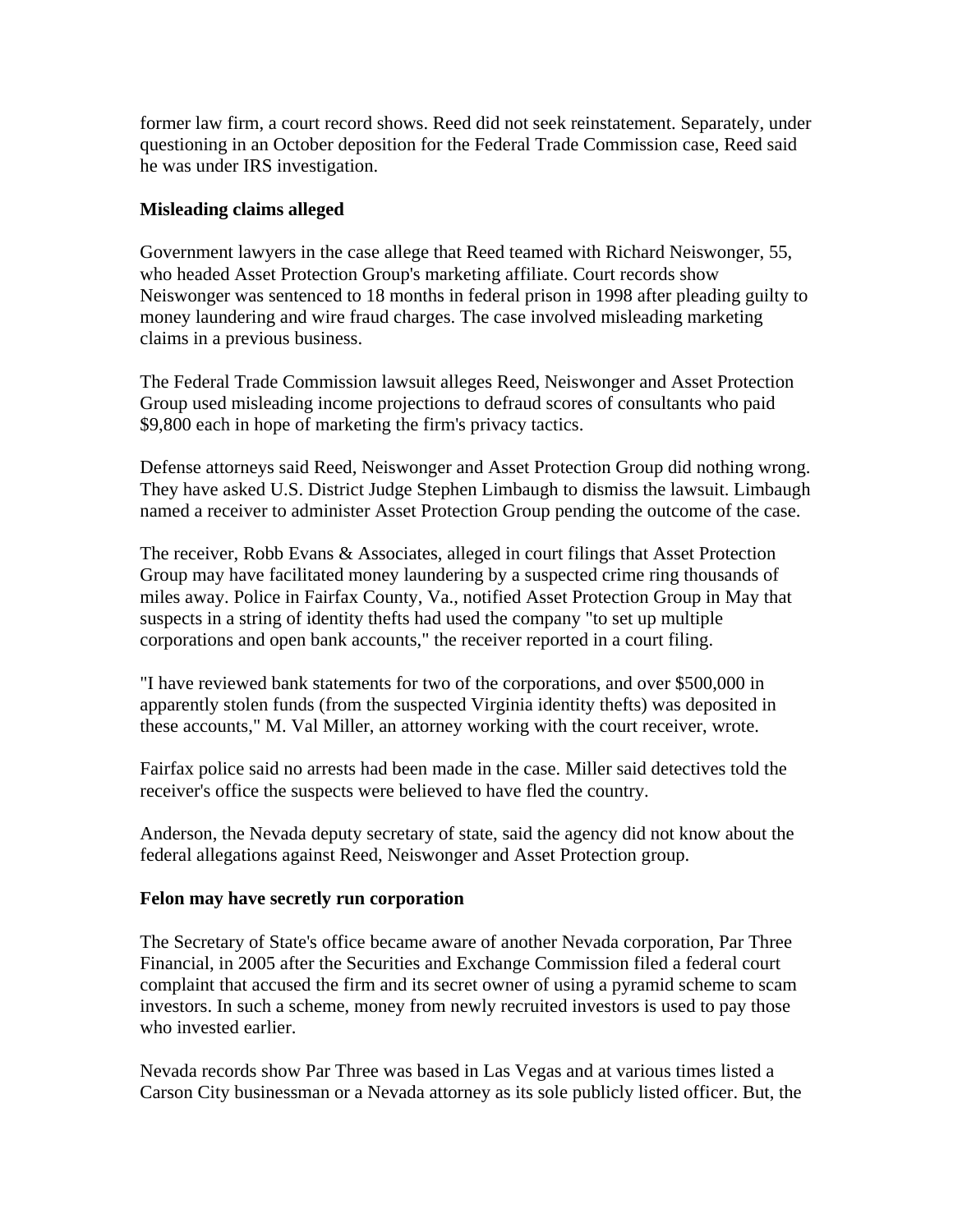SEC lawsuit alleged, the company was secretly controlled by Melvin Ruth, a Florida felon who served nearly three years in federal prison after he pleaded guilty to conspiracy to commit mail and wire fraud in a scam involving stolen investments.

In November 2003, shortly after he was released from prison, Ruth allegedly used Par Three to mount a similar scam. The firm offered potential investors a monthly return of at least 2% on loans to check-cashing stores, company and court records show. Par Three raised at least \$8 million from more than 120 investors who were unaware of Ruth's role, the SEC alleged.

In December 2005, the SEC got a court judgment that permanently restrained Ruth and anyone working with him from violating securities laws. The judgment ordered Ruth to pay a civil penalty and give up ill-gotten gains, with interest. Ruth died last year of cancer complications amid efforts to recover Par Three assets that could repay investors, said his lawyer, Carl Schoeppl.

USA TODAY's review of incorporations found that Wyoming, like Nevada, has multiple examples where a single person is the sole officer for a string of companies.

Guillermo Jalil, for instance, runs AssetProfile.com, which sells Wyoming corporations and provides nominee officers. State records list him as an officer of more than 100 corporations, from A+ Shadow Systems to Yokohama Technologies.

Investigators from Interpol, the international law enforcement agency, have contacted the Wyoming Secretary of State's office about several of the corporations registered by Jalil, said Cowan, the securities division chief. None of the inquiries directly involved Jalil, who operates legally and sells corporations that typically may be used outside the USA, Cowan said.

In a recent interview, Jalil said he had not been contacted by Interpol and knew nothing about the inquiries to the Secretary of State. He said he conducts background checks on anyone seeking nominee officers for a corporation.

#### **Ownership transparency obstacles**

Jalil contended that the IRS and law enforcement investigators can check on any company by examining bank records. Claiming that corporation secrecy laws can block investigators "doesn't sound like reality to me," Jalil said.

But the internal workings of some corporations prove particularly resistant to transparency. Wyoming incorporation records show that at least 90 companies created since 2002 list Stella Port-Louis as the sole listed officer. Many of the firms, such as Export Deutschland AG and Motorcomsa S.A., have foreign corporate names.

The only address for Port-Louis listed in the records is a postal box in the Republic of Seychelles. A USA TODAY interview request mailed in January to Port-Louis' postal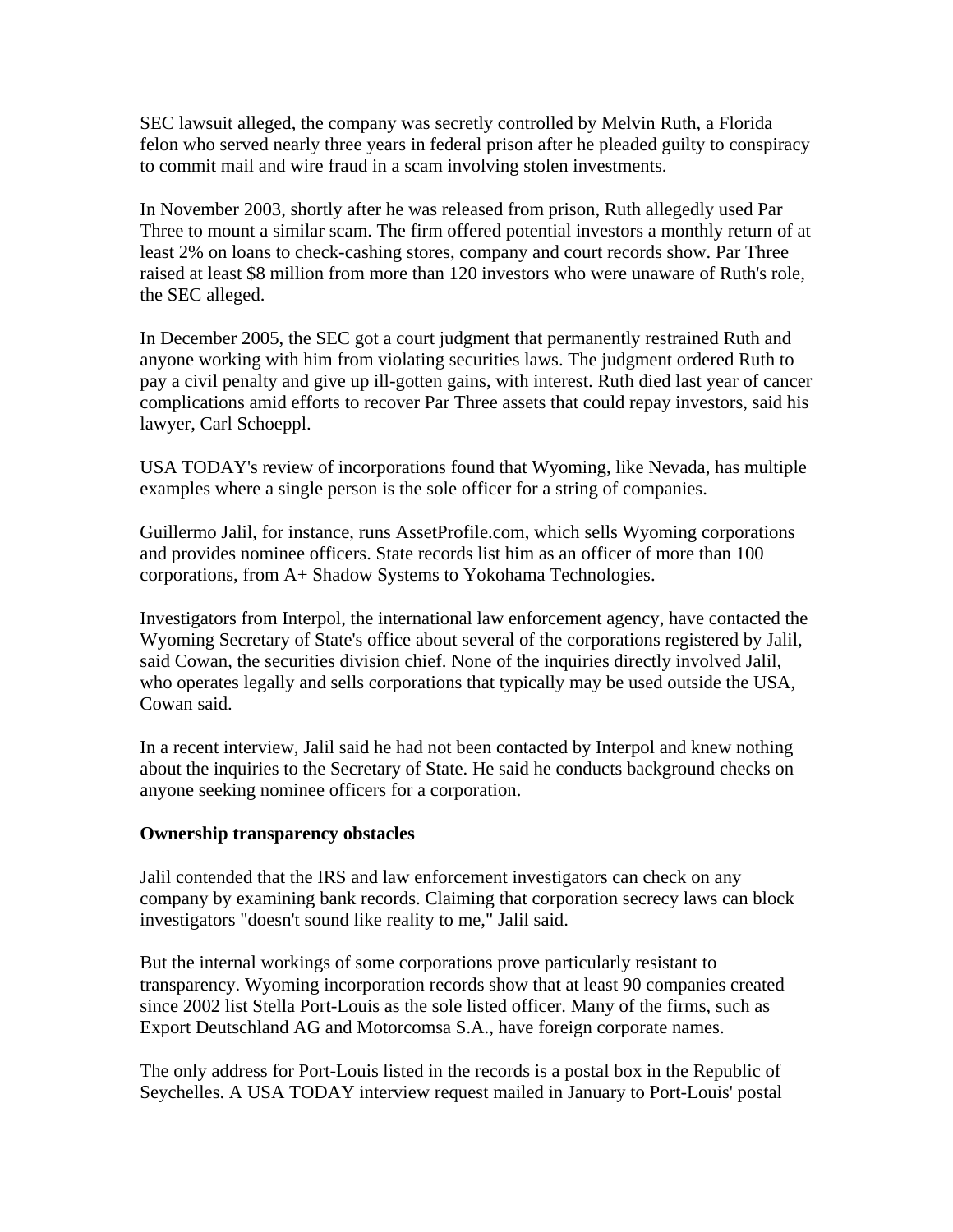box could not be delivered. Port-Louis did not respond to a message relayed via Registered Agency Services, the Cheyenne company that is the local agent for the corporations that list her as an officer.

JoLyn Jordan, an official of Registered Agency Services, a firm that files incorporations, said she believed Port-Louis was a nominee for owners outside the USA. "I don't know who she is, or if she's for real," said Jordan. Asked how to determine if they were shell firms created for crime, Jordan said, "You don't know."

Jack Blum, an international tax expert and former special counsel to the Senate Foreign Relations Committee, said money laundering investigations have historically focused on the Seychelles. While saying he had no information about the Port-Louis firms, he said the filings seemed designed to frustrate.

"Whoever's trying to research it will go batty," said Blum.

*Contributing: Barbara Hansen*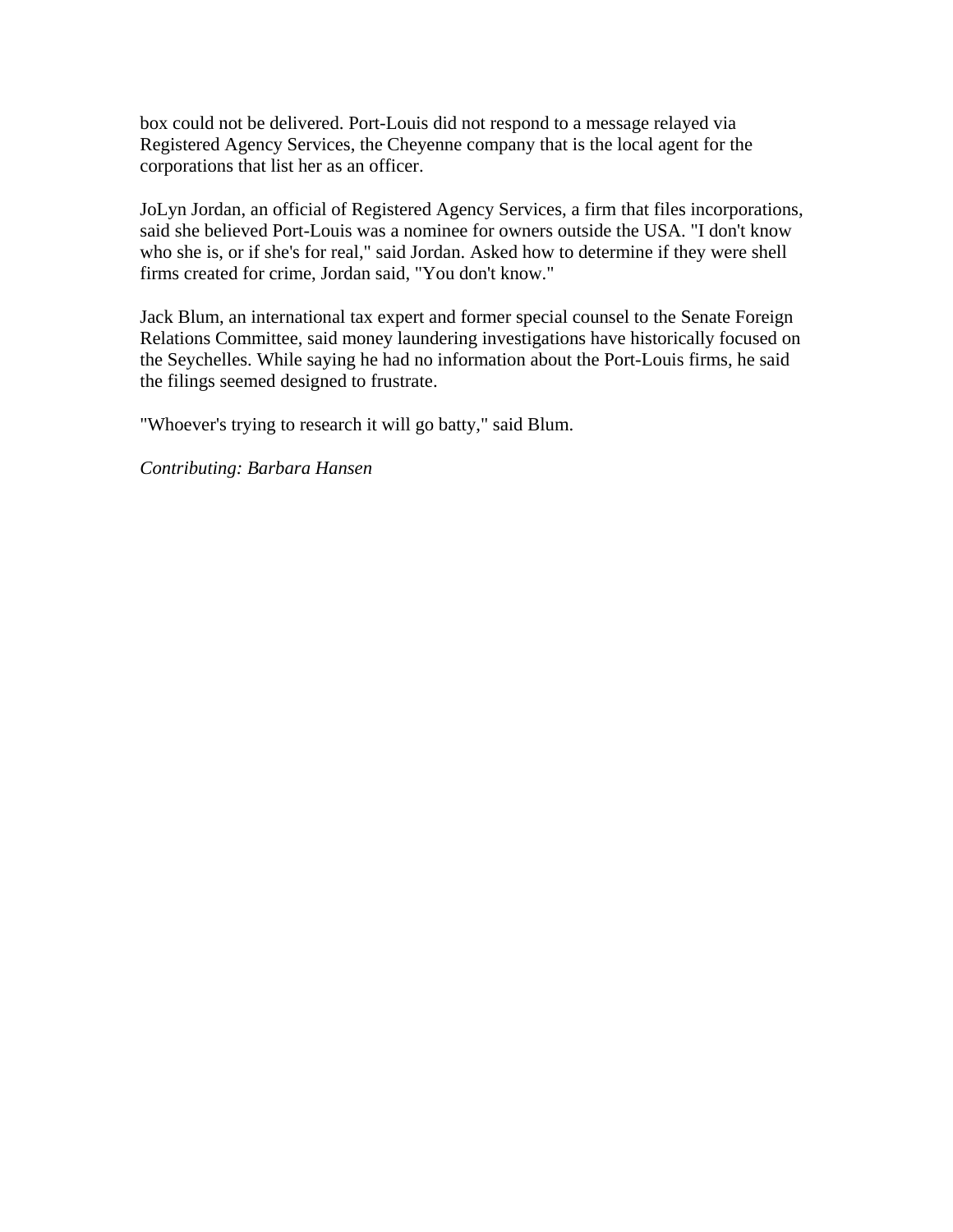### **Forbes magazine article http://www.forbes.com/home/free\_forbes/2007/0212/096.html**

**Shell Games** Elizabeth MacDonald 02.12.07

# **With no federal oversight, the states are helping to shelter crooks, money launderers and, possibly, terrorists.**

Shawqi Omar has been cooling his heels in a U.S. military brig in Iraq since he was arrested in Baghdad in October 2004. The 44-year-old Kuwaiti native with American and Jordanian citizenship was charged, along with the late terrorist and leader of al Qaeda in Iraq, Abu Musab al- Zarqawi, with plotting an aborted chemical attack on the Jordanian intelligence agency. The FBI has also taken an interest: Five of Omar's relatives have been charged with using U.S. shell companies in Utah and California to commit bank fraud and money laundering and possibly to fund terrorist activities in the Middle East. One defendant has copped a plea to accusations of fraud and money laundering and awaits sentencing; three others have pleaded not guilty, and one was dismissed for medical reasons. "The fact that U.S. shell corporations can be used to commit criminal activity is increasingly a major weakness in our system," says Gregory Bretzing, supervisor of the FBI's joint terrorism task force in Salt Lake City.

Once ideal vehicles for tax evasion, shell companies--that is, corporations with no operations, no employees and no physical assets--have lately become shelters for far more nefarious criminal activities, says Stuart Nash, an associate deputy attorney general at the Justice Department. Crooks benefit in several ways. A U.S. company address lends credibility in global trade and painless access to American bank accounts. And thanks to loose laws of incorporation in many states, it's easy for offenders to remain anonymous- and to elude the authorities. Unlike publicly held companies, private entities are not obliged to reveal ownership. And without such information the police come to a dead end, unless they can tease the information they need out of bank records.

How widespread is the problem? No one really knows for sure because the states "have no idea who is behind the companies they have incorporated," says Senator Carl Levin (D--Mich.), who is trying to force the states to insist on greater transparency. "The United States should never be the situs of choice for international crime, but that is exactly what the lax regulatory regimes in some of our states are inviting." The Financial Crimes Enforcement Network, the U.S. Treasury bureau investigating money laundering, says roughly \$14 billion worth of suspicious transactions involving private U.S. shells and overseas bank accounts came in from banks from 2004 to 2005, the latest Treasury data available. That's up from \$4 billion for the long stretch between April 1996 and January 2004. Now, estimates the FBI, anonymously held U.S. shell companies have laundered \$36 billion to date just from the former Soviet Union.

State governments provide plenty of cover for bad guys. Every year they incorporate 1.9 million or so private companies, but no state verifies or records the identities of owners,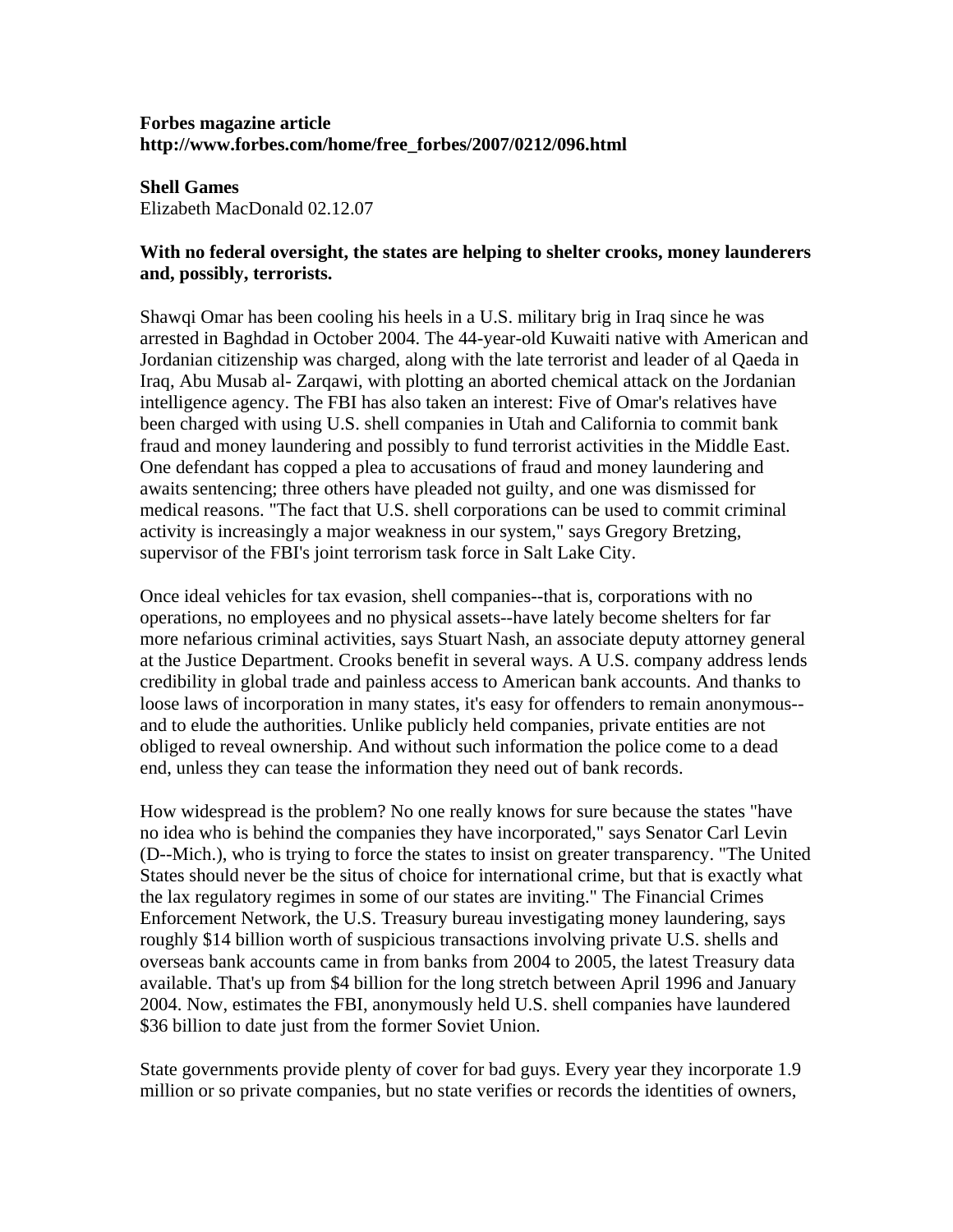much less screens ownership information against criminal watch lists, according to a study by the Government Accountability Office. "You have to supply more information to get a driver's license than you do to form one of these nonpublicly traded corporations," says Senator Levin.

In many cases the documents of incorporation require only a company name, an address where official notices can be sent and the names and signatures of folks handling the paperwork--not of the owner or controlling shareholder. You can submit the forms in person, by mail or, increasingly, via the Web in a process that takes from 5 minutes to 60 days, depending on the state. The median fee is \$95. A network of registration agents here and abroad help set up a vast number of shells each year. Once the minimal work is complete, the corporation, a perfectly legal entity, can conduct business and, in many cases, open a bank account.

Why doesn't Delaware crack down on anonymous incorporation? It would be a futile gesture; the crooks would just take their business to Nevada. Also note that chartering out-of-state corporations is a big industry in an itty-bitty state, which brought in \$4.6 million a year in franchise fees in 2005 and kept many a lawyer occupied in Wilmington. Richard Geisenberger, Delaware's assistant secretary of state, says investigating the owners of new corporations would be untenable. "Costs are tremendous, and benefits are likely to be illusory," he says. "Crooks will give you false information absent a verification system." Then there's a "principle" at stake. "Consensus is that having disclosure of all of the shareholders would violate privacy and be a major burden to the state's resource allocation," says Laurie Flynn, chief legal counsel for the secretary of state of Massachusetts. "We have to stop terrorism, but we need to keep commerce [flourishing]."

Given the paucity of information, nailing criminals means relying on bank records. That's what happened in the Omar case. Shawqi Omar's relatives used two shell companies incorporated in Salt Lake City and San Diego, as well as two other front companies, to defraud local banks of at least \$327,000 taken in the form of loans. The FBI says that, in at least one instance, a stateside family member wired \$150,000 to an account in Amman, Jordan. The bureau is investigating whether that money was used to fund terror in Iraq.

Sometimes it's a foreign investigator who gets stonewalled. Authorities from overseas, mostly from Russia and Ukraine, sent in 143 demands for private-company data to the Justice Department in 2005. They almost always came away empty-handed. Uncle Sam couldn't investigate, much less prosecute, a Nevada corporation it declines to name that received 3,700-plus suspicious wire transfers totaling \$81 million from such locations as the Bahamas, British Virgin Islands, Latvia and Russia. The situation has made a mockery of American demands that other nations do more to stop financial crimes. The U.S. has been pressuring the Financial Action Task Force on Money Laundering, a 33 nation organization Washington helped set up in 1989.

The shell problem was spectacularly demonstrated in the **Bank of New York** (nyse: [BK](http://finapps.forbes.com/finapps/jsp/finance/compinfo/CIAtAGlance.jsp?tkr=BK)  [news -](http://www.forbes.com/markets/company_news.jhtml?ticker=BK) people) case. Peter Berlin, a Russian immigrant, with the help of his wife, Lucy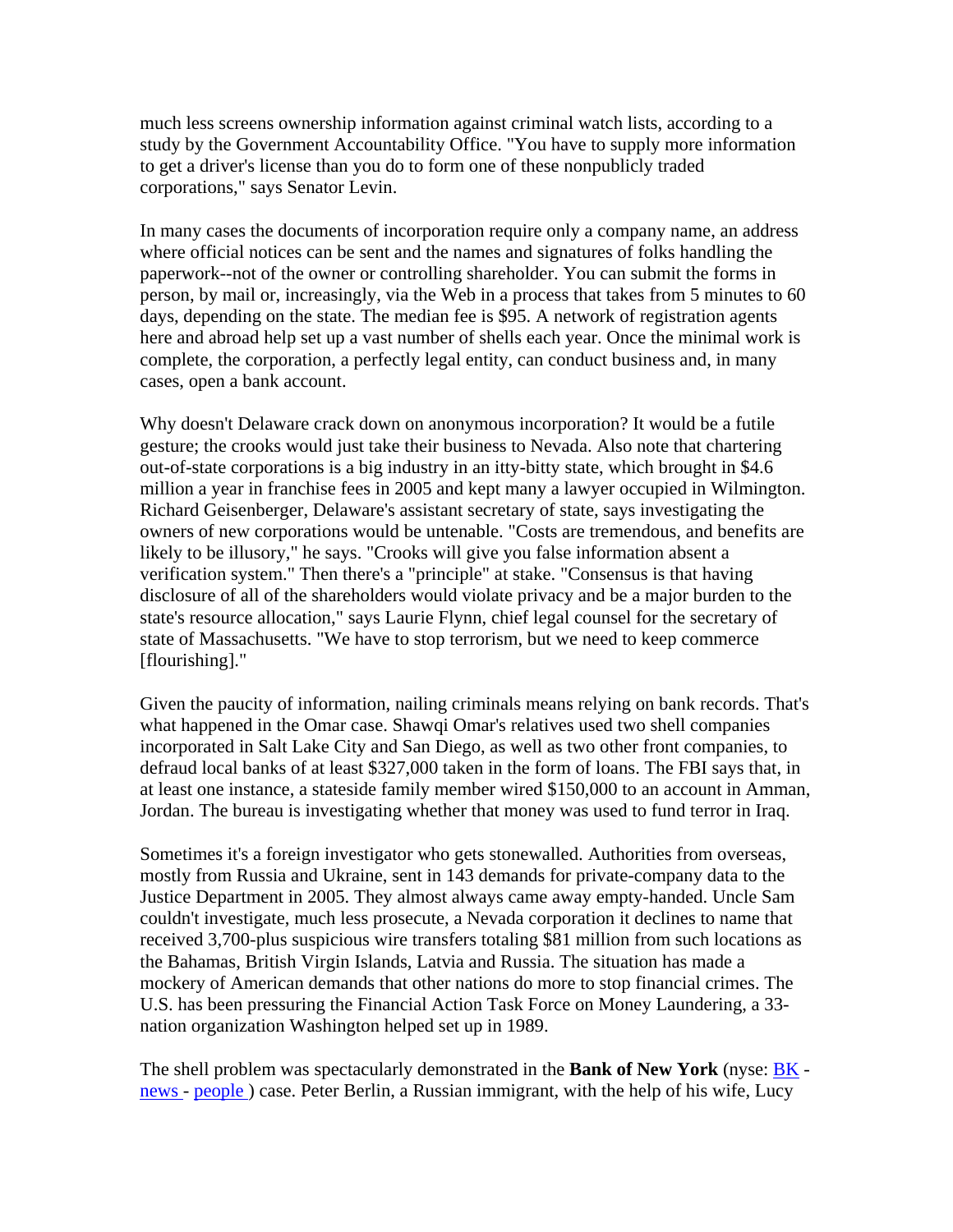Edwards, a Russian national as well, and a bank vice president, opened up accounts in 1996 at the bank for two private shells, Benex International and BECS International. According to allegations in a criminal case, they laundered \$7 billion over the next three and a half years. The money came from Russian businessmen seeking to duck customs duties and hide profits from tax authorities. Convicted of money laundering, Berlin and Edwards were given five-year suspended sentences and six months' house arrest; they were ordered to pay fines of \$20,000 apiece and pay the IRS \$685,000.

Bank records helped finger Garri Grigorian, a 44-year-old native Russian. He struggled with a job at a fast-food joint in Sandy, Utah, then opened a deli--and, according to the feds, from October 1998 through January 2001 he laundered \$133 million on behalf of customers of Intellect Bank in Moscow. He did it by setting up two U.S. shells and opening bank accounts to give the appearance of legitimate wire transfers to and from Intellect Bank. For his troubles he got \$800,000 and interests in an apartment building and a golf course. Grigorian was caught because he made the mistake of using his own name to set up a bank account. He was sentenced in August 2005 to 51 months and ordered to pay \$17 million in restitution to Russia for unpaid taxes and customs duties on money transferred out of that country.

Sometimes these schemes imperil strategic interests. Uncle Sam has charged Evgeniy O. Adamov, Russia's former atomic energy minister, and Mark Kaushansky, a onetime Westinghouse engineer, of using a couple of U.S. shells to divert \$15 million that was supposed to upgrade nuclear safety at power plants in Russia and eastern Europe. In September Kaushansky pleaded guilty in federal court to conspiracy and tax evasion. Adamov is being tried in Russia.

Incorporation agents are not shy about promoting the privacy offered by U.S. laws. Atrium Incorporators of London promotes Delaware on its Web site as "an offshore tax haven for non-U.S. residents." Advantages: "Owners' names are not disclosed to the state," and "the company is not required to report any assets." Another Web site, corp95.com, promises that for as little as \$69, plus filing fees, it can set up a corporation in Nevada, which "may provide for anonymous ownership and bearer shares." The site also offers "shelf" corporations, already incorporated businesses that have sat dormant but have some operating history.

"The upside is, you can develop a credit history easier with a shelf company," says Wayne Andre, 59, who runs Nevada First Holdings in Las Vegas, which offers shelf companies--and much more--to convince creditors that a shell is really in business. Andre also rents out his own employees to serve as directors or officers to a prospective company in order to help the real owners "retain a higher level of anonymity," a company advertisement says. Such execs for hire can use their own names to obtain an employer identification number from the IRS on behalf of the new company's owners. And if you need a business address or telephone services, Nevada First can help there, too; it has already assigned 1,800 addresses for "suites" within its Vegas offices.